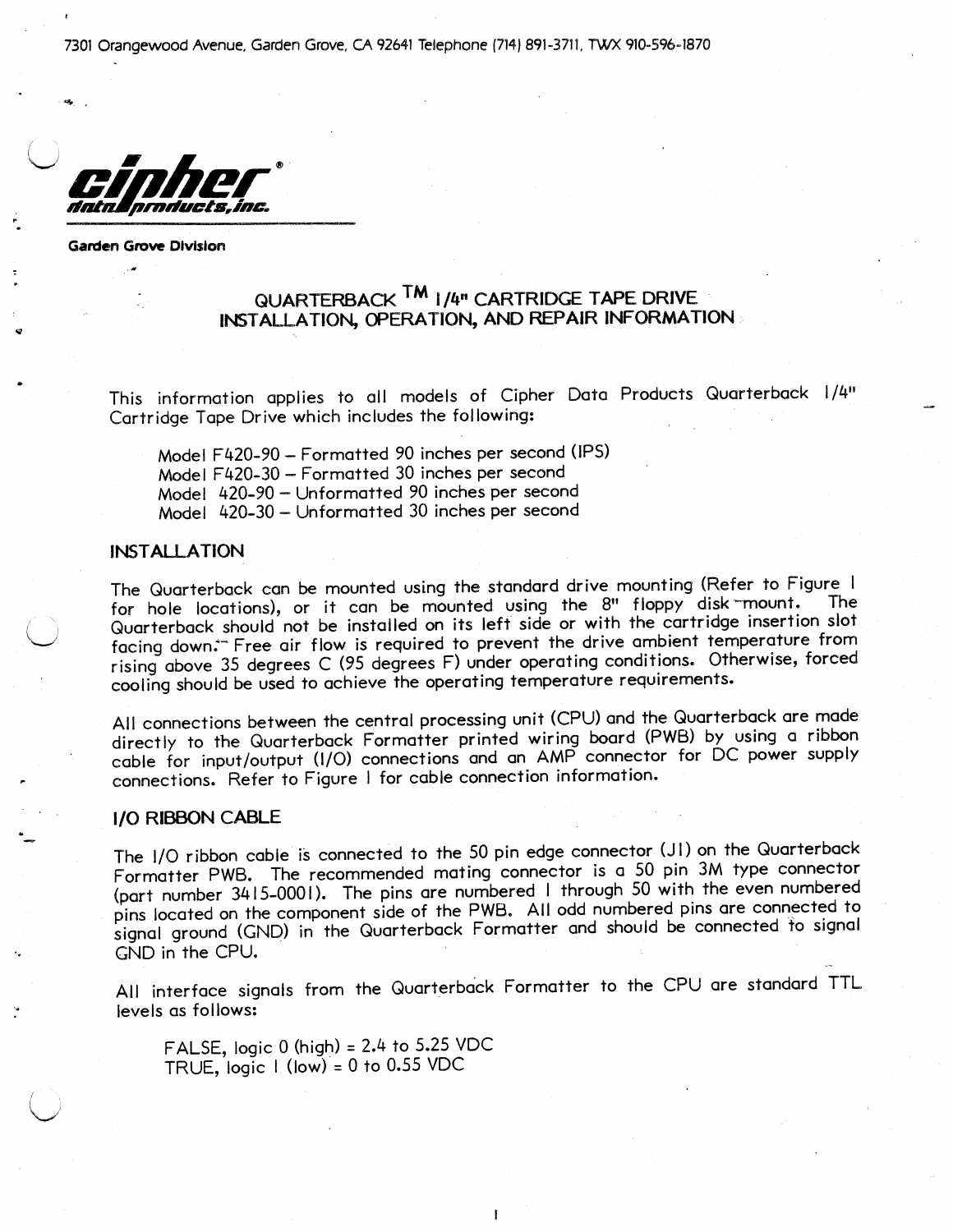All interface signals from the CPU to the Quarterback Formatter are standard TTL level as follows:

FALSE, logic  $0$  (high) = 2.0 to 5.25 VDC TRUE,  $logic 1$  (low) = 0 to 0.8 VDC

These levels are measured on connector PI at the Quarterback Formatter.

I/O ribbon cable signals from the CPU to the Quarterback Formatter are terminated in the formatter. Signals from the Quarterback formatter to the CPU must be terminated in the CPU. The bidirectional data bus (HBO-HB7) is terminated in the Quarterback Formatter and must also be terminated in the CPU. Refer to Figure 2 for signal termination information.

|  |                       |  |  |  |  | The I/O ribbon cable signals between the CPU and the Quarterback Formatter are |  |
|--|-----------------------|--|--|--|--|--------------------------------------------------------------------------------|--|
|  | connected as follows: |  |  |  |  |                                                                                |  |

| PIN NO. | SIGNAL NAME      | <b>DESCRIPTION</b>                |
|---------|------------------|-----------------------------------|
| 02      | <b>SPR</b>       | <b>SPARE</b>                      |
| 04      | <b>SPR</b>       | <b>SPARE</b>                      |
| 06      | <b>SPR</b>       | <b>SPARE</b>                      |
| 08      | <b>SPR</b>       | <b>SPARE</b>                      |
| 0       | <b>SPR</b>       | <b>SPARE</b>                      |
| 2       | HB7              | BUS BIT 7 (BI-DIRECTIONAL)        |
| 4       | HB6              | <b>BUS BIT 6 (BI-DIRECTIONAL)</b> |
| 16      | HB5              | BUS BIT 5 (BI-DIRECTIONAL)        |
| 18      | HB4              | <b>BUS BIT 4 (BI-DIRECTIONAL)</b> |
| 20      | HB <sub>3</sub>  | <b>BUS BIT 3 (BI-DIRECTIONAL)</b> |
| 22      | HB <sub>2</sub>  | <b>BUS BIT 2 (BI-DIRECTIONAL)</b> |
| 24      | HB1              | <b>BUS BIT 1 (BI-DIRECTIONAL)</b> |
| 26      | H <sub>B</sub> O | <b>BUS BIT 0 (BI-DIRECTIONAL)</b> |
| 28      | <b>ONL</b>       | ON LINE (CPU TO FORMATTER)        |
| 30      | <b>REQ</b>       | REQUEST (CPU TO FORMATTER)        |
| 32      | <b>RST</b>       | RESET (CPU TO FORMATTER)          |
| 34      | <b>XFR</b>       | TRANSFER (CPU TO FORMATTER)       |
| 36      | <b>ACK</b>       | ACKNOWLEDGE (FORMATTER TO CPU)    |
| 38      | <b>RDY</b>       | READY (FORMATTER TO CPU)          |
| 40      | <b>EXC</b>       | EXCEPTION (FORMATTER TO CPU)      |
| 42      | <b>DIR</b>       | DIRECTION (FORMATTER TO CPU)      |
| 44      | <b>SPR</b>       | <b>SPARE</b>                      |
| 46      | <b>SPR</b>       | <b>SPARE</b>                      |
| 48      | <b>SPR</b>       | <b>SPARE</b>                      |
| 50      | SPR              | <b>SPARE</b>                      |

The following Quarterback programmer's instruction set is useful as an aid in establishing bit patterns for Quarterback commands. In this instruction set, M is a Modifier bit.

 $P_1^{\mu\nu}$  . . .

/ i,  $\lambda$ V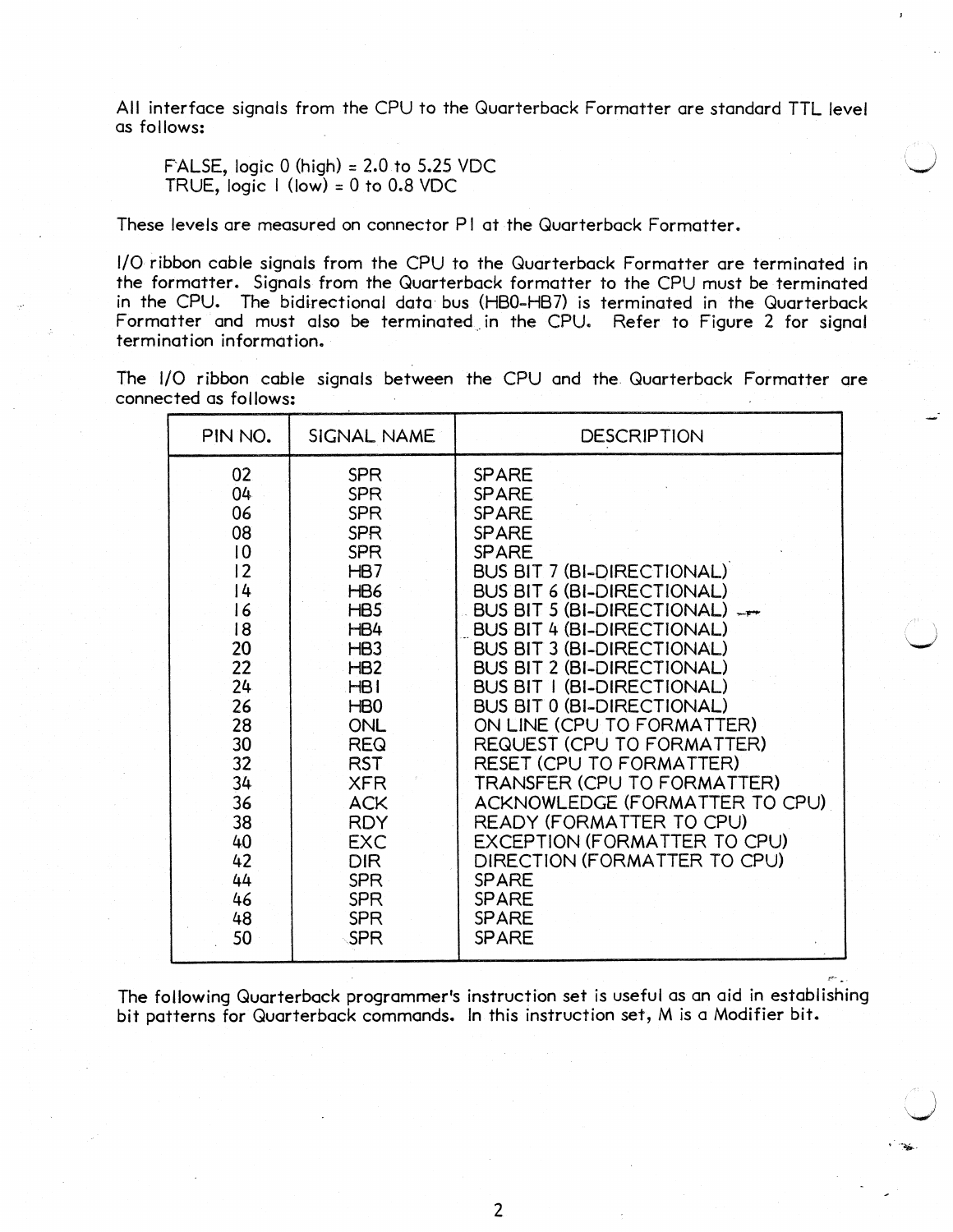# '" .. QUARTERBACK PROGRAMERS AID CARD STATUS BYTES SUMMARY

| <b>QUARTERBACK INSTRUCTION SET</b>                                                                                                                 |                                        | <b>QB STATUS BYTE BIT VALUES</b>                                      |                                                                                                     |                                                                                                                              |                                                                                                                                                                                                                     |  |
|----------------------------------------------------------------------------------------------------------------------------------------------------|----------------------------------------|-----------------------------------------------------------------------|-----------------------------------------------------------------------------------------------------|------------------------------------------------------------------------------------------------------------------------------|---------------------------------------------------------------------------------------------------------------------------------------------------------------------------------------------------------------------|--|
| <b>COMMAND</b>                                                                                                                                     | <b>HEX</b>                             | <b>BIT PATTERN</b>                                                    | <b>BYTE</b><br>#                                                                                    | BIT:<br>#                                                                                                                    | <b>BIT MEANING</b>                                                                                                                                                                                                  |  |
| $\overline{\bullet}$<br>COMMAND                                                                                                                    |                                        | <b>MSB</b><br>LSB<br>7654-3210-                                       | $\overline{0}$                                                                                      | 7<br>6                                                                                                                       | BIT ON IN BYTE 0.<br>CART NOT IN.                                                                                                                                                                                   |  |
| <b>SELECT</b><br><b>SELECT</b><br>DR <sub>0</sub><br><b>SELECT</b><br>DR I<br><b>SELECT</b><br>DR <sub>2</sub><br><b>SELECT</b><br>DR <sub>3</sub> | 0 <sub>M</sub><br>01<br>02<br>04<br>08 | 0000-MMMM<br>0000-0001<br>$0000 - 0010$<br>0000-0100<br>$0000 - 1000$ |                                                                                                     | 5<br>$\frac{4}{3}$<br>$\overline{2}$<br>$\overline{1}$<br>0                                                                  | UNSELECTED DRIVE.<br>WRT PROT (SAFE).<br>END OF MEDIA.<br>UNRECOVERABLE DATA.<br><b>BAD BLOCK NOT LOC.</b><br>FILEMARK DETECTED.                                                                                    |  |
| POSITION :<br>POSITION TO BOT<br><b>ERASE TAPE</b><br><b>RETENSION</b>                                                                             | 2M<br>21<br>22<br>24                   | 0010-0MMM<br>$0010 - 0001$<br>$010 - 0100$<br>$0010 - 0100$           | $\mathbf{I}$                                                                                        | $\overline{7}$<br>BIT ON IN BYTE I.<br>$\epsilon$<br>ILLEGAL COMMAND.<br>$\mathsf{S}$<br>NO DATA DETECTED.<br>4<br>RESERVED. |                                                                                                                                                                                                                     |  |
| <b>WRITE DATA</b>                                                                                                                                  | 40                                     | $0100 - 0000$                                                         |                                                                                                     | 3<br>$\overline{2}$<br>$\mathbf{I}$                                                                                          | BEGINNING OF MEDIA.<br>RESERVED.<br>RESERVED.                                                                                                                                                                       |  |
| WRITE FL MK                                                                                                                                        | 60                                     | 0110-0000                                                             |                                                                                                     | $\overline{0}$                                                                                                               | POWER ON RESET.                                                                                                                                                                                                     |  |
| <b>READ DATA</b>                                                                                                                                   | 80                                     | 1000-0000                                                             | 283<br>ERROR COUNT, T&-BIT<br>COUNTER INCREMENTED ON<br>EVERY RETRY (READ OR<br>WRITE). WRITE ERROR |                                                                                                                              |                                                                                                                                                                                                                     |  |
| <b>READ FL MK</b>                                                                                                                                  | A <sub>0</sub>                         | 1010-0000                                                             |                                                                                                     |                                                                                                                              |                                                                                                                                                                                                                     |  |
| <b>READ STATUS</b>                                                                                                                                 | CO                                     | 1100-0000                                                             |                                                                                                     | <b>INCREMENTS COUNTER</b><br>TWICE FOR EVERY WRITE                                                                           |                                                                                                                                                                                                                     |  |
|                                                                                                                                                    |                                        |                                                                       | 4&5                                                                                                 |                                                                                                                              | ERROR. (BYTE 2 MSB)<br>BUFFER UNDERRUN COUNT.<br>THIS IS A 16-BIT COUNT<br>OF BUFFER UNDERRUNS,<br>EVERY TIME THE HOST<br><b>FAILS TO RESPOND TO</b><br>DATA TRANSFER WITHIN<br>TIME, IT INCREMENTS<br>THE COUNTER. |  |

## DC POWER CABLE

The DC power cable is connected to J2 on the Quarterback Formatter. J2 is an AMP type connector (part number 1-480426-0). The mating connector (P2) requires an AMP part number 1-480424-0 and uses AMP part number 60619-1 female contacts. A connector kit is available from Cipher Data Products (part number 160601-438).

3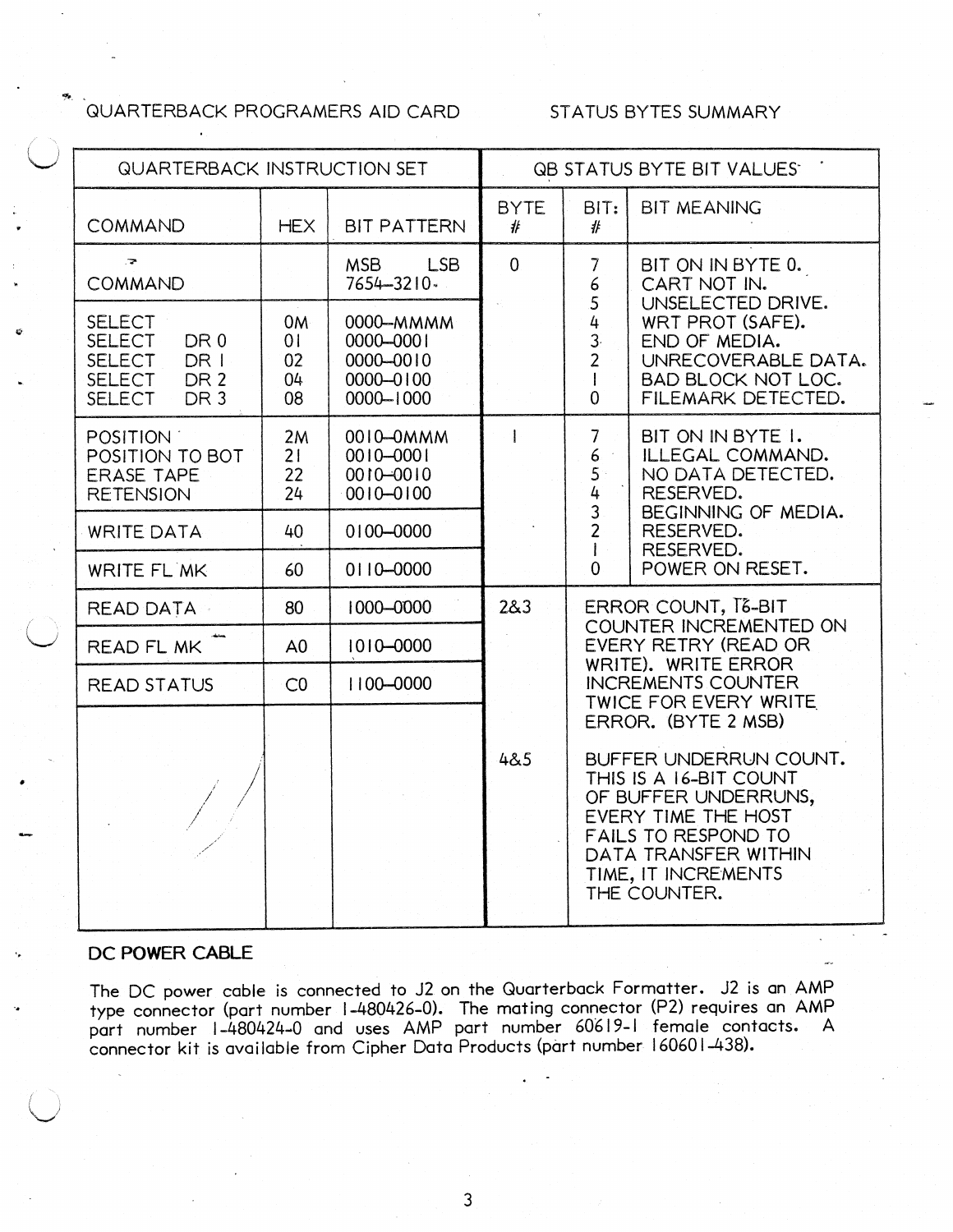The Quarterback requires the following DC voltages:

 $+24$  VDC  $\pm$  10% - Max. ripple of 500 MV

 $+ 5$  VDC  $\pm$  5%  $-$  Max. ripple of 100 MV

The DC power connections on J2 at the Quarterback Formatter are connected as follows:

Pin I +24VDC Pin 2 +24VRET Pin 3 +SVRET Pin 4 +SVDC

### MULTIPLE DRIVE CONFIGURATIONS

For multiple drive configurations using a common formatter, each Quarterback must be of the same recording speed and strapped for the correct address. The shunt plug-in integrated circuit (IC) location 2B on the Drive Electronics PWB must be strapped for the correct address as follows:

|          | <b>STRAP</b>     |               |  |  |  |
|----------|------------------|---------------|--|--|--|
| UNIT NO. | <b>FROM</b>      | TO.           |  |  |  |
| DRIVE 0  | PIN4             | <b>PIN 11</b> |  |  |  |
| DRIVE I  | PIN <sub>3</sub> | <b>PIN 12</b> |  |  |  |
| DRIVE 2  | PIN <sub>2</sub> | <b>PIN 13</b> |  |  |  |
| DRIVE 3  | PIN.             | <b>PIN 14</b> |  |  |  |

If pins 7 and 8 on the shunt plug in IC location 28 on the Drive Electronics PWB are strapped, the unit will always be selected regardless of the drive select lines.

IC locations IA and 3A on the Drive Electronics PWB contain 220/330 ohm resistor network DIPs (Refer to Figure 2) which must be present only in the last drive or drives on the bus as shown in the following two configurations.

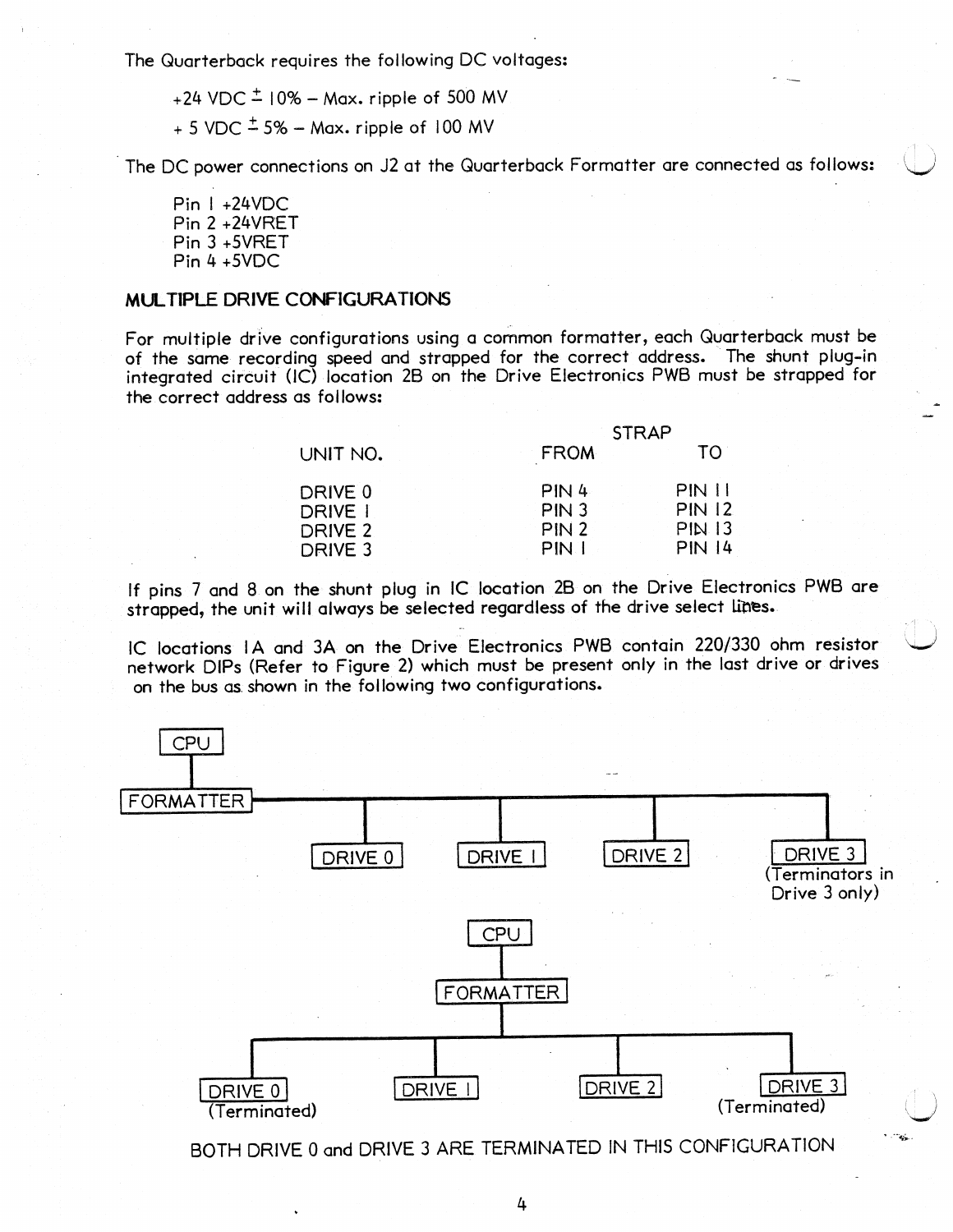The recommended mating connector between the Quarterback Formatter and the tape drive is the same 50 pin 3M type connector (part number 3415-000 I) that is used between the Quarterback Formatter and the CPU. .

### OPERATION AND CLEANING

.. ./

 $\bigg/ \bigg.$ /

 $\bigcirc$ 

•

**U** 

The Quarterback is designed to operate properly with a certified data cartridge (Cipher part- number 160601-433). The cartridge can be ordered directly from Cipher Data Products (See below).

The cartridge is loaded by pushing it to a hard stop through the opening in the front of the Quarterback. The cartridge can be inserted and loaded only with the proper side up.

To unload the cartridge, simply pull it from the drive. Unloading should never be done when the Quarterback's select light (The red LED on the front of the tape drive) is illuminated.

Normal cleaning should be done after every 8 hours of tape movement. To clean the recording head and the tape cleaner, use a lintless cotton swab moistened with freon degreaser type TF (or isopropyl alcohol if freon TF is unavailable). Refer to Figure 3 for the location of the head and tape cleaner.

### **REPAIR AND P** ARTS **ORDERING**

When repairs are needed, telephone one of the Cipher Data Products Repair Centers are (714)891-3711 in the United States or 0276-682912 in Europe and ask for a return authorization." Be prepared to provide your Quarterback's model number and serial number, the reason for the return, and yo'ur purchase order number. A Quarterback in need of repair must be shipped postpaid in its original carton to:

| CIPHER DATA PRODUCTS, INC.    | CIPHER DATA PRODUCTS, INC. |                              |  |
|-------------------------------|----------------------------|------------------------------|--|
| <b>OEM Marketing Division</b> |                            | Repair Center                |  |
| 7221 Orange Avenue            | OR                         | Compton Place, Surrey Avenue |  |
| Garden Grove, CA 92641        |                            | Camberly, Surrey GU15 3DX    |  |
|                               |                            | England                      |  |

A complete maintenance manual is available for the Quarterback, including Theory of Operation, parts replacement information, and schematics. To order a manual or to order any Cipher parts listed in this publication, telephone one of the Cipher Data Products Spares Order Entry Departments at (714) 578-9100 in the United States or 0276-682912 in Europe or write to:

CIPHER DATA PRODUCTS, INC. Spares Order Entry P.O. Box 85170 San Diego, CA 92138

OR

CIPHER DATA PRODUCTS, INC: Spares Order Entry Comptom Place, Surrey Avenue Camberly, Surrey GU15 3DX England

 $C_1$ *pher Information* 

U <gOO - '1:>..4 *-7'137*  Part *numbers*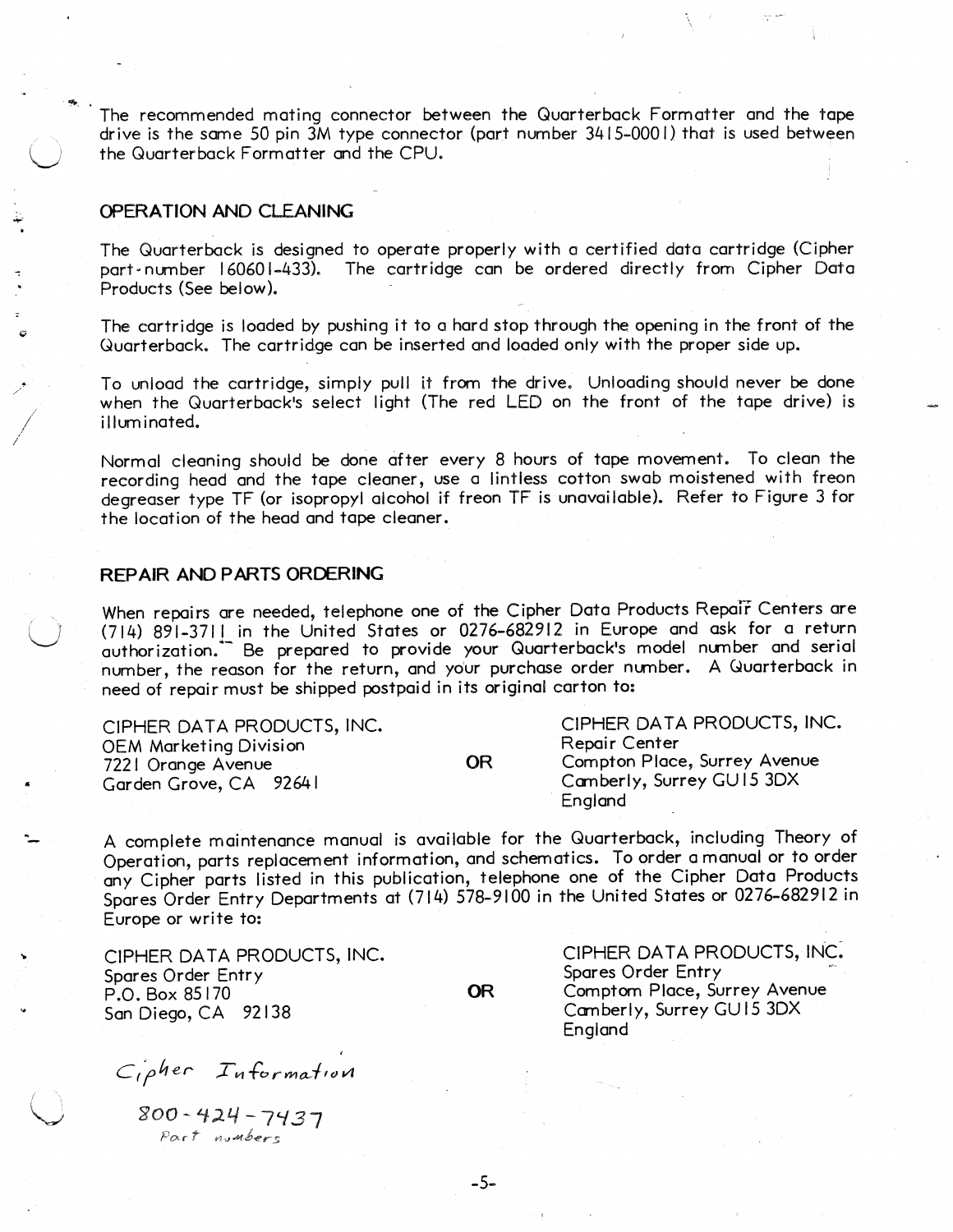

 $\boldsymbol{6}$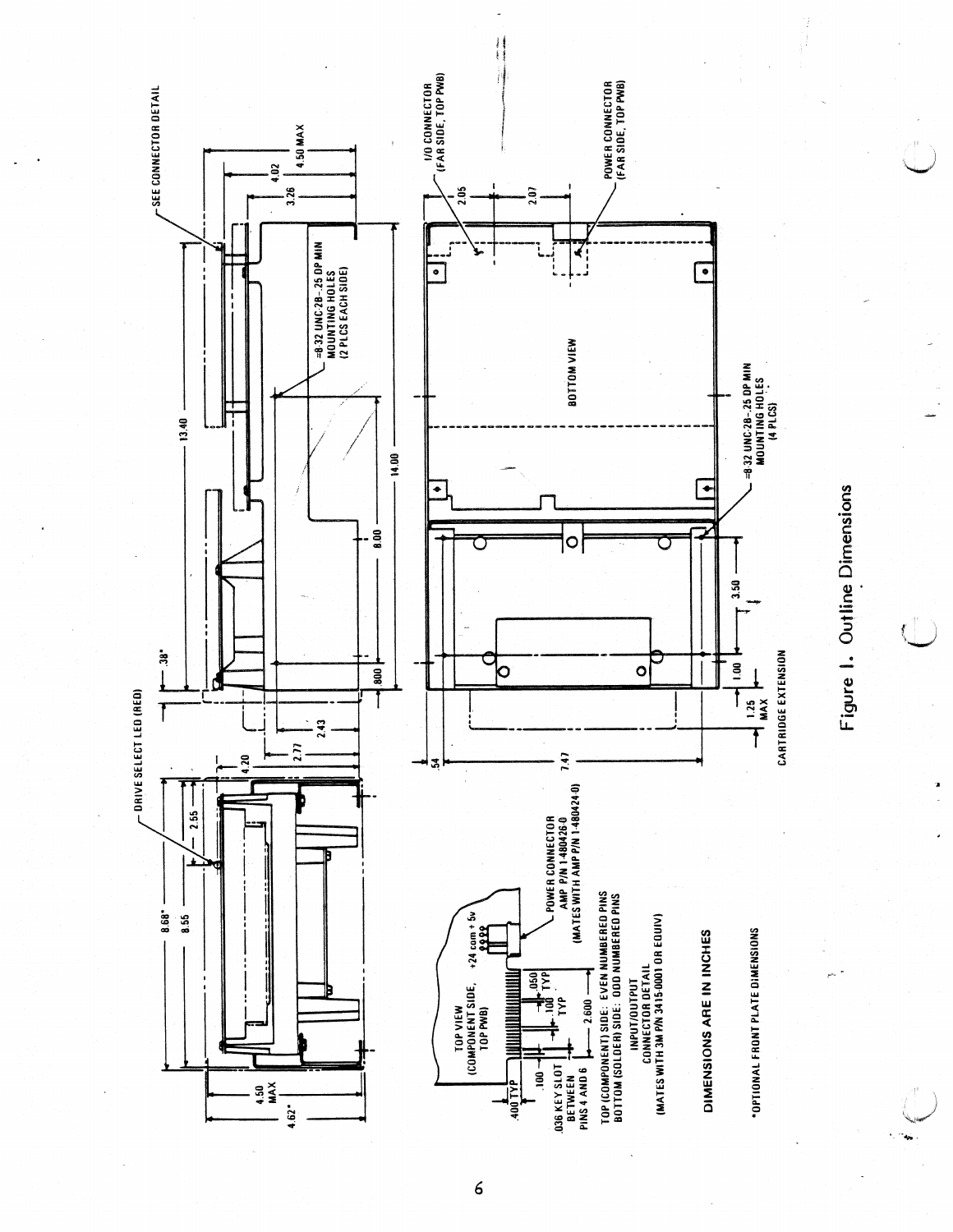

¥,

Figure 2. Driver/Receiver Interconnects